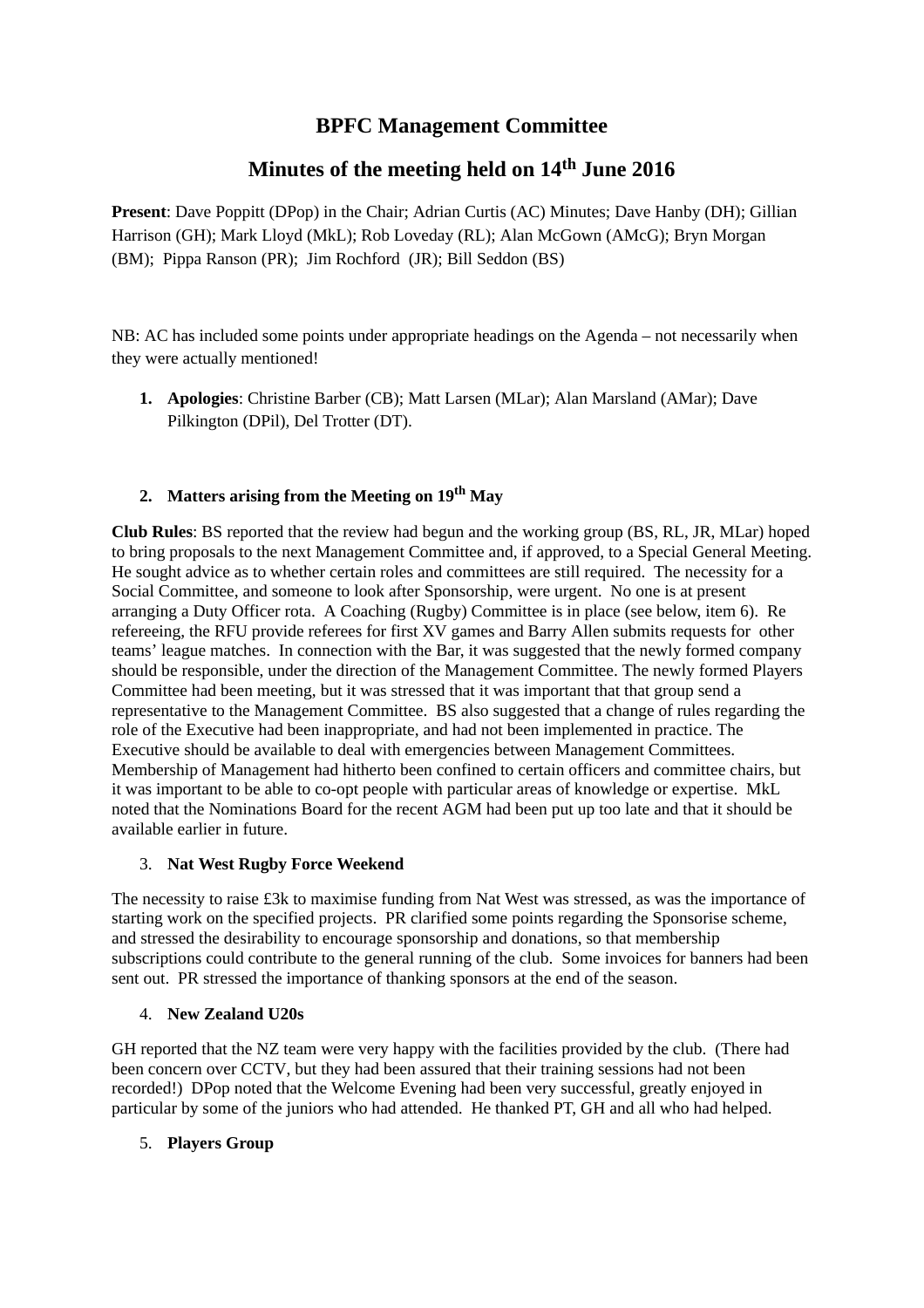No report. It was reiterated that it was important for the group to report to Management.

### 6. **Coaching and Playing Report and Budget**

DPop reported that AMar had submitted a written report which included the following:

- BPFC will be in South Lancs/Cheshire next season
- John Clifford and Ronan O'Brien had agreed to become coaches and this had been welcomed by the players
- Pre-season training would begin on  $5<sup>th</sup>$  July
- There would be a warm up game with Burnage at Park on  $20<sup>th</sup>$  August at 1.00. The possibility that this might be a Family Day was being considered.
- There might also be a warm up game against Old Priorians (London level 6) on  $12<sup>th</sup>$  August, subject to confirmation.  $\bullet$
- Team managers, captains and physios were as reported at the previous meeting.
- The DOR managers, coaches and captains would constitute a Rugby Committee. A strong Team Management organisation was important and would function alongside the Players Group.  $\bullet$
- Club membership has dropped and there continue to be a number of players and non-players using the club facilities without paying their subscriptions. A strong management structure will seek to address this and support DH, the Membership Secretary. ●
- AMar would seek to divide his time between senior and junior teams and would liaise with Youth management as to how this can best be achieved. ●

The playing budget submitted by AMar was agreed. There was some discussion over arrangements for the game in the Isle of Man.

#### 7. **Club Security – keys and car parking**

GH reported on some security issues. She had discovered that the car park was being used last Saturday morning for a football tournament and that someone associated with this had indicated that he has a key to the main gates. A square has been cut into the Astro fence with bolt cutters. There is uncertainty as to who now has keys to the clubhouse building. Alan Hodgkinson is looking into reinstating CCTV. It was suggested that a secure key box and new locks for the external doors be purchased (GH to obtain a quotation) and that there should be a key recall and that alarm fobs should be reset.

#### 8. **Lacrosse**

RL reported that the contract for the Lacrosse World Cup in 2018 was being finalized.

- 9. **Finance**
- JR reported that the profit on the dinner arranged by John Russell was expected to be about ●£12k. It was hoped that event might be repeated. John Russell had been elected Clubman of the Year in recognition of his efforts.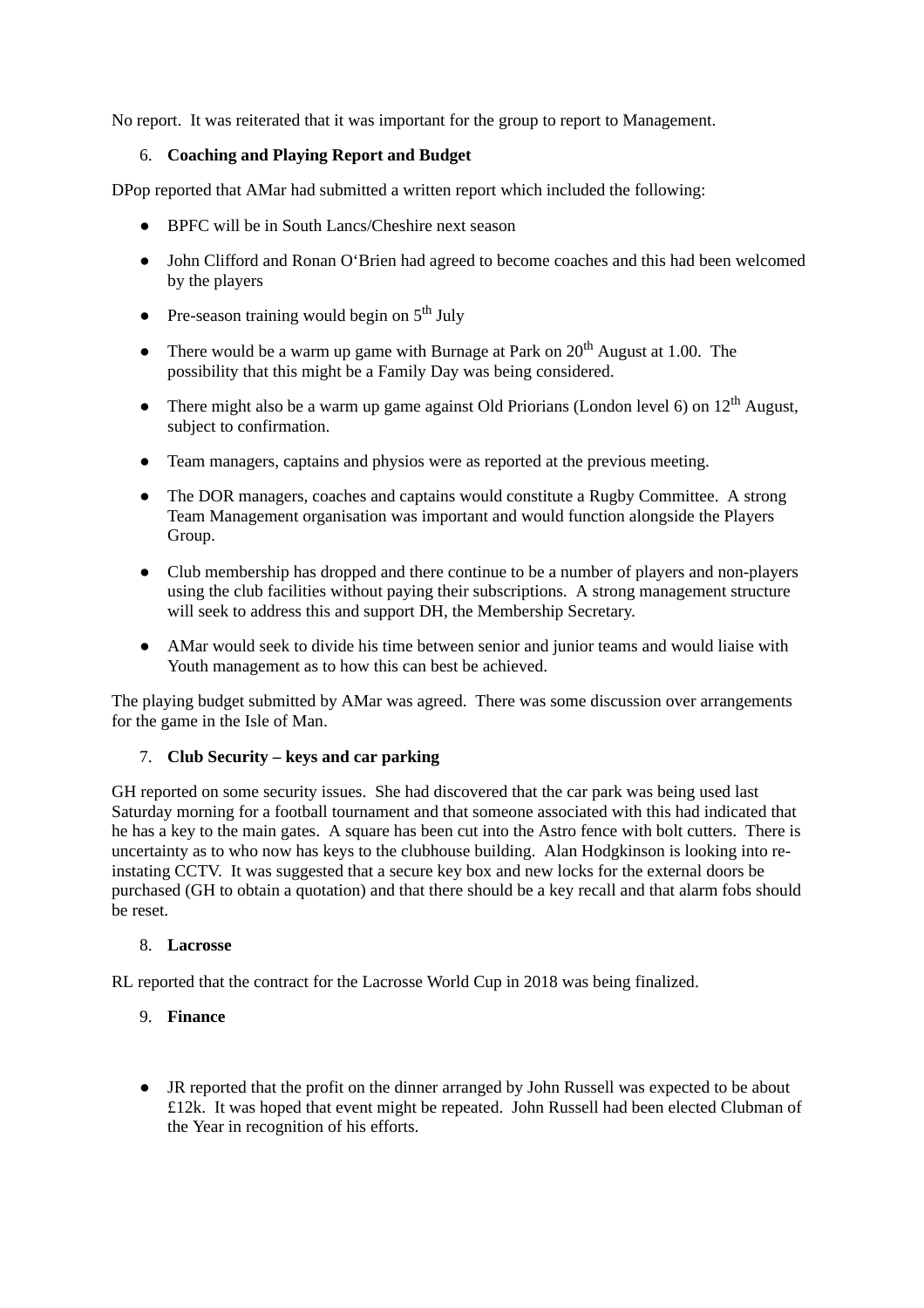- Re a request by DT to use the Astro on Thursdays (see previous Minutes) it was noted that it is not available at the times requested because of other long standing bookings which brought in significant income. It was agreed that a block booking of the Astro on Wednesdays from 6.00-9.00 be made for the Minis and Juniors. DT's team could train on grass on Thursdays. RL would speak to Kevin O'Brien about shifting his session from Astro to grass. ●
- GH reported on a number of future booking, including the filming of the Club's main gates, Chorlton High School sports day  $(1<sup>st</sup> July)$ , the 7s tournament  $(2<sup>nd</sup> July)$  and several other conferences and functions.
- Re the Bar, GH reported that a stock-take had been carried out on  $7<sup>th</sup>$  June. The possibility of providing boxes of 'cask' beer was being considered. She and CB would be meeting representatives from Marstons. (It was noted that the length of the current arrangement with Heineken would need to be checked.) JR indicated that he would be meeting with DH to prepare bar accounts and a business plan. ●
- The new company would be up and running as soon as possible. JR suggested that consideration should be given to using an accounting firm to look at aspects of the finances, including book keeping. ●
- JR reported that it was possible that the Christie might disengage from their current use of the car park. There had been an enquiry from another potential user but this had not been followed up.  $\bullet$
- Alan Speakman had agreed to look at budgeting.
- DPil had agreed to look into charitable status.

## **10. Youth**

PR reported that BPFC had provided a guard of honour at Twickenham for the England-v-Wales game on 29<sup>th</sup> July, and mascots for the U20s World Cup. DPop agreed to write a piece about this for the website.

## 11. **Ground**

AMcG reported that Souters had drill-seeded pitches 2 and 3 as agreed, and also pitch 1. Mud on pitch 4 needed to be dug out, and top-soil and seed applied. A weed and feed would be needed for pitches 2 and 3. Some building up or digging out plus feeding would be needed for pitch 1. It was decided that, as previously agreed by the Management Committee, the new posts supplied by the RFU should be erected on pitch 2, a digger hired for the purposes, and Andy and Boz be asked to do thist.

## **AOB**

- Contact had been received from an organisation (KKP Ltd) requesting a meeting with BPFC. DPop would meet their rep..
- BM asked about progress with the Ladies team. DH reported that at present this was limited to training on Sundays. It was noted that this was preliminary to the commencement of a 12 month development plan beginning in September.
- BS asked about links with MMU. It was reported that an opportunity for a meeting was being